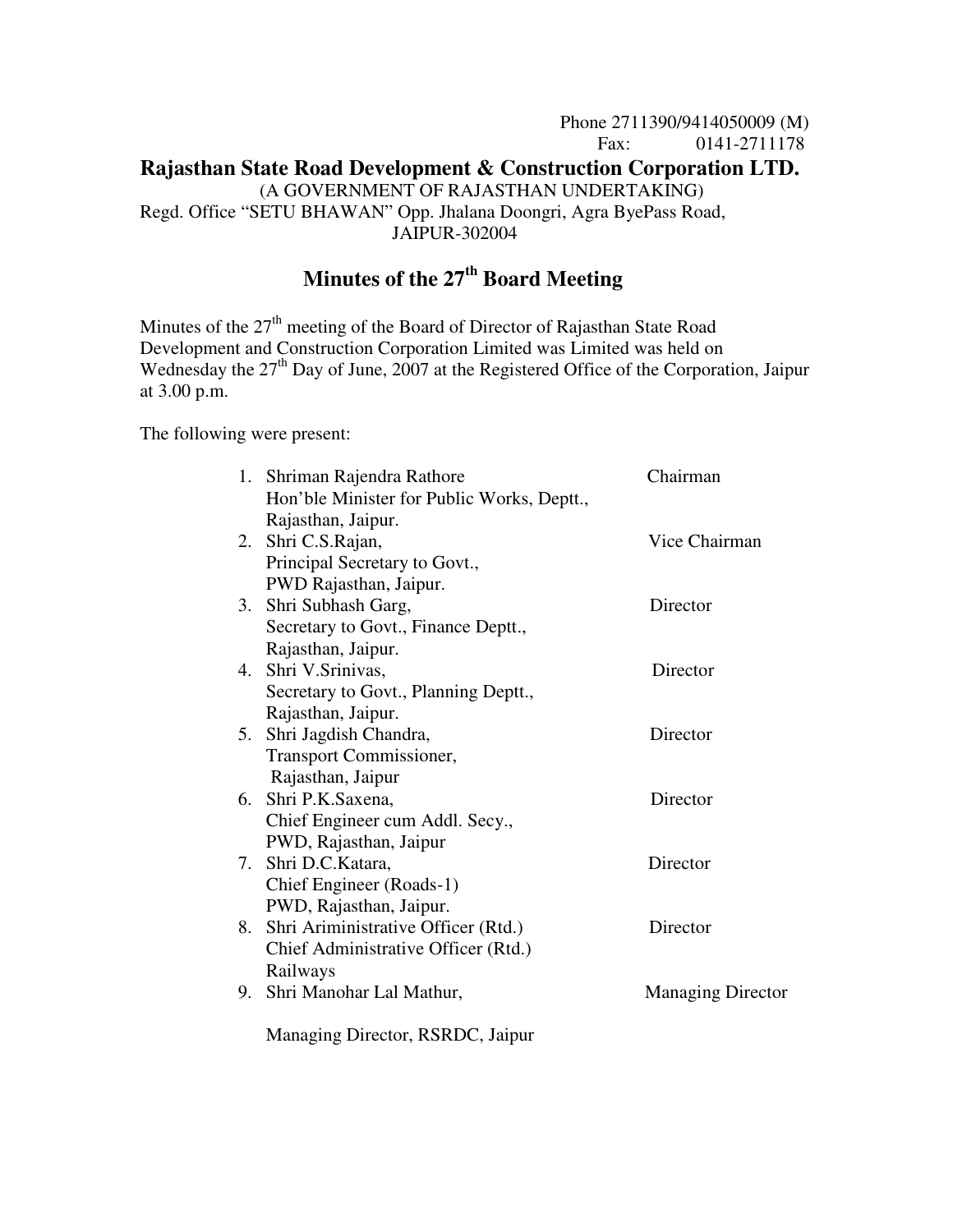In attendance:-

 Shri Anil Gupta, GM, RSRDC. Shri R.K.Singhal, Company Secretary, RSRDC

Leave of absence:

 The Board of Directors welcomed the new Directors Shri Subhash Garg, Shri V.Srinivas, Shri P.K. Saxena and Shri Manohar Lal Mathur who were appointed in place of Mrs. Neelkamal Darbari, Mrs. Veenu Gupta, Shri Yaduvendra Mathur and Shri N.K.Sharma respectively.

 Leave of absence was granted by the Board to Shri H.L. MINA, Shri P.P. Pareek, and Shri Rohit Modi, who had shown their inability to attend the meeting due to unavoidable circumstances.

 The Board expressed its thanks to the outgoing Directors for the valuable guidance rendered by them from time to time, during their on the Board.

# **Item No. 27.1 Confirmation of Minutes of the Last (26th) Board Meeting.**

The Minutes of last  $(26<sup>th</sup> Meeting of the Board of Directors held on$ 24.03.2007 were confirmed subject is following modifications:-

- 1) In item no. 26.13 the word "and further that 5% shall be charged during toll collection period" stands deleted.
- 2) The decision at item no. 26.14.1 stands deleted.

## **Item No. 27.2 Confirmation of Minutes of the last (17th) Executive Committee Meeting.**

The Minutes of last  $17<sup>th</sup>$  Executive Committee Meeting of the Board of Directors held on 06.06.07 were considered and it was RESOLVED that the same be confirmed.

#### **Item No. 27.3 Review / follow up action on previous decisions.**

The board discussed the review/follow up statement placed in the meeting. After detailed discussion the following directions were given:-

 1. For item no. 26.5 regarding Legal Compliance Certificate placed in 26<sup>th</sup> Board Meeting.

 RESOLVED that legal opinion be obtained as to how application of Provident Fund Act should be adhered to, particularly with regard to P.F. registration requirement in N.I.T. and with regard to engaging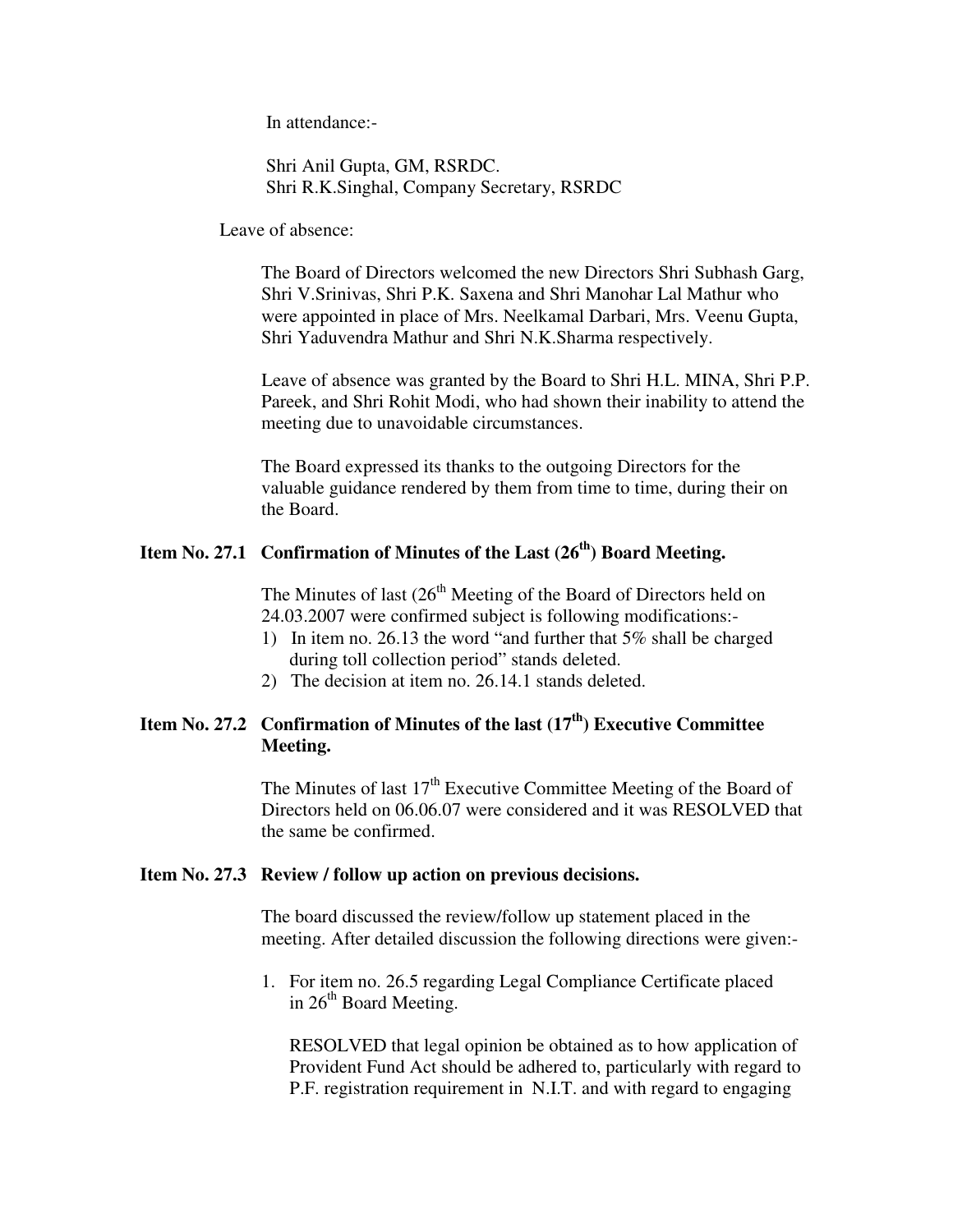employees through Ex-servicemen Society and the same be placed before the Board with the recommendation of Managing Director.

 2. Item no. 26.14.4- regarding pension:- A committee under Chairmanship of Secretary Finance, Managing Director and Chief Accounts Officer was formed to get actuarial valuation done and examine reasons for the shortfall in the Pension Fund Sr. Accounts Officer shall assist the committee.

#### **Item No. 27.4 Review/follow up action on previous decisions Executive Committee Meeting.**

 The Board noted the same with the direction that a self explanatory picture for all 16 BOT projects explaining the latest position incorporating hindrances & its solution be placed in next Board Meeting.

#### **Item No. 27.5 Appointment / Cessation of New Director:-**

RESOLVED that Appointment / Cessation be and is hereby noted as informed vide order No. F-8(44)/PW/2000/438 dt. 18.06.07 by Govt. of Rajasthan appointing Shri ManoharLal Mathur as Managing Director in place of Shri N.K.Sharma with effect from has joining as Managing Director, Shri Subhash Garg, Secretary to Govt., Finance Deptt., Shri V. Srinivas, Secretary to Govt., Planing Deptt, Govt. of Rajasthan as Director in place of Mrs. Veenu Gupta, Shri. P.K. Saxena, Chief Engineer & Addl. Secretary, PWD, Rajasthan as Director in place of Shri Yaduvendra Mathur with the directions that the order will be effective from 19<sup>th</sup> May 2007.

 RESOLVED FURTHER that Company Secretary be & is hereby authorized to take all necessary steps required under Companies Act 1956 and to sign all the papers required for giving effect to the resolution.

#### **Item No. 27.6 Disclosure of interest by Directors.**

The Board was informed that in terms of Section 299 of the Companies Act, 1956, every person appointed as Director of a Company needs to provide a general notice of Disclosure of Interest in respect of each financial year disclosing the name of the companies/firms in which the person is interested as Director or as a shareholder, of the Company.

 Accordingly, the prescribed format in Form No. 24AA was forwarded to all the Directors for submitting before the Board and they were requested to provide disclosure of interest notice to the Company for the financial, year, i.e. 2007-08.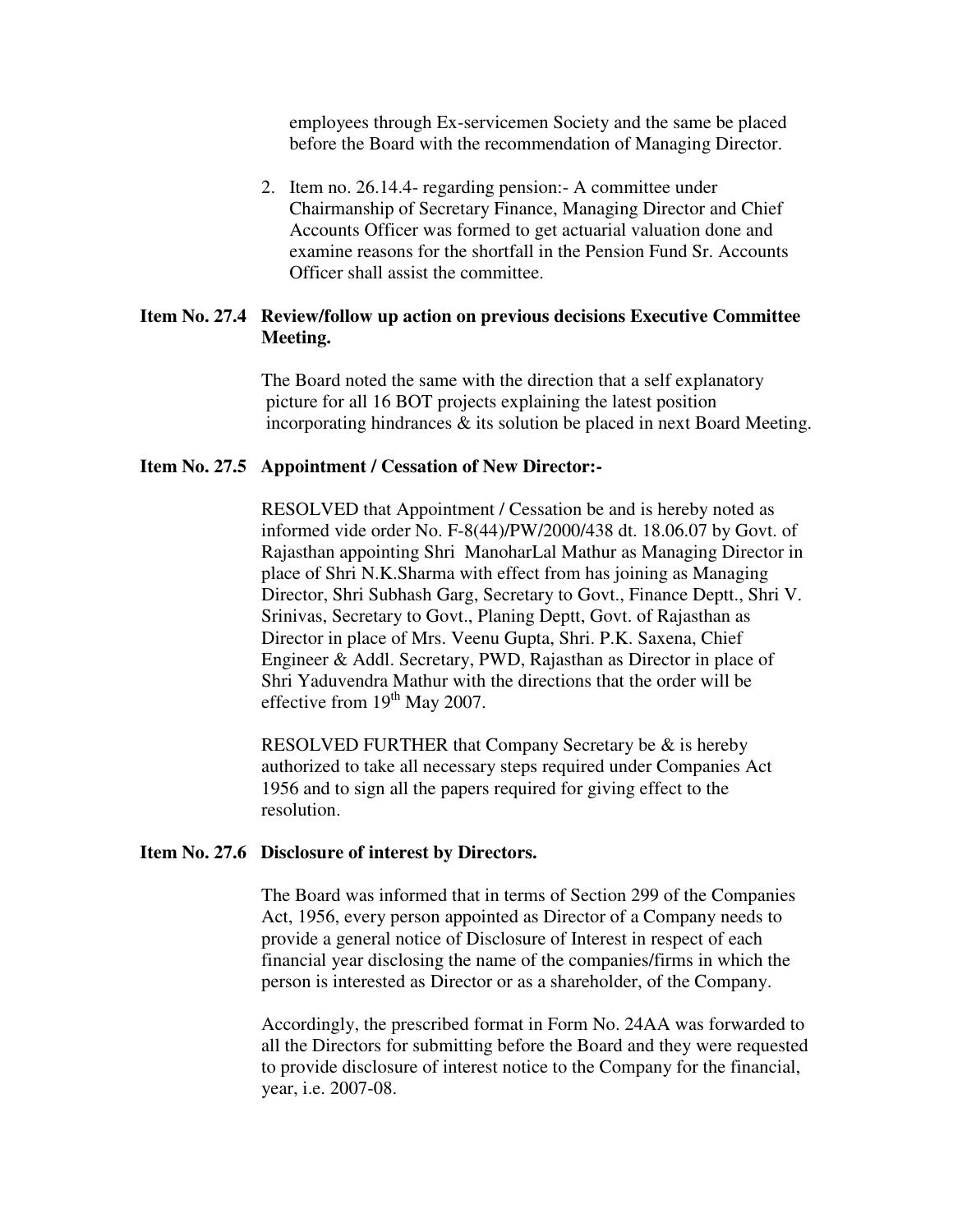The Board noted the disclosure of interest as submitted by Directors.

#### **Item No. 27.7 Ex-post facto approval of Rs. 121500/- towards excess display advertisements issued during the financial year 2006-07.**

Approval granted.

### **Item No. 27.8 Reduction in overhead charges for Development works awarded by UIT Jodhpur.**

RESOLVED that in the matter of development works awarded by U.I.T., Jodhpur the consultancy charges shall be taken on actual expenditure basis and no agency charges be levied for consultancy work and further that the Agency charges for execution work shall be charged as 7% instead of 7.5% for the work of Rs.100 crores approximately as per the details stated in the letter no. 1237 dated 26.02.07 of Collector, Jodhpur.

### **Item No. 27.9 Ex-post-facto approval for waiver of centages charges for construction of "Satsang Bhawan" at Mandir Shree Govind Dev Ji.**

RESOLVED that approval be  $\&$  is hereby granted to execute the work of Shri Govind Dev Ji Temple at nil Centage Charges for th project of Rs. 4 crores.

## **Item No. 27.10 Approval of Dudget Estimates for the year 2007-08 & Revised Budgets for the year 2006-07.**

The budget placed before the table was considered  $\&$  it was resolved as follow:-

- 1) The revised estimates of 2006-07 as placed before the table and initialed by the Meeting Director for the purpose of identification were considered & approved with the directions that Chief Accounts Officer shall prepare a detailed report on the excess expenditure incurred clearly stating the avoidable expenditure and corrective measures to avoid the same in future so that necessary steps be taken for the current year.
- 2) RESOLVED that budget for the year 2007-08 as placed before the table and initialed by Managing Director for the purpose of identification be  $\&$  is hereby approved subject to the condition that actual expenditure shall in no case be allowed to exceed 7.5% of the revenue.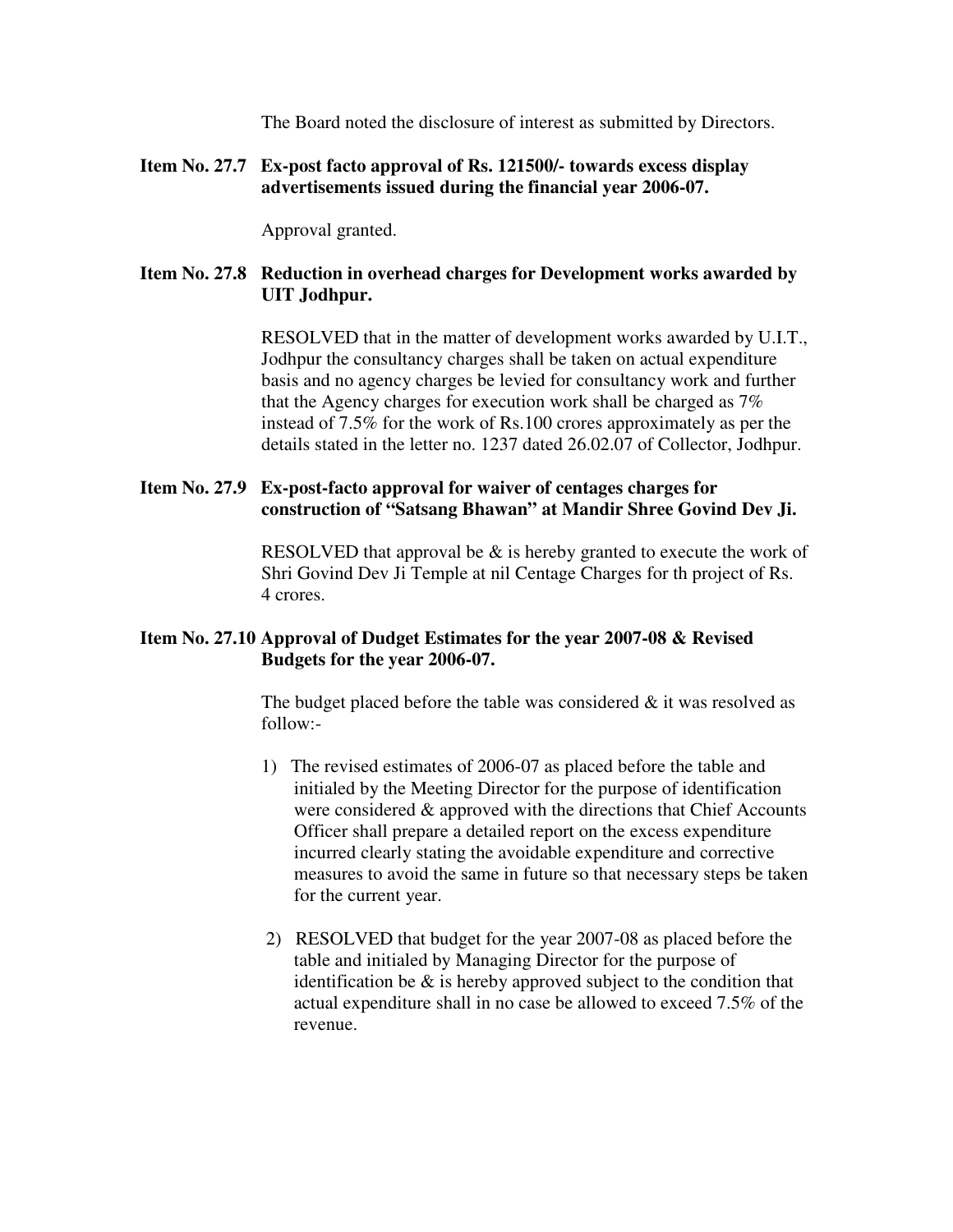- 3) RESOLVED FURTHER that a committee of the Board consisting of the following members be  $\&$  is hereby formed for giving recommendation as to how the turnover can be increased.
	- i) V.C., RSRDC. Chairman of the Committee. ii) Secretary Finance Member iii) Chief Engineer cum Addl. Secy. Member iv) Arimardan Singh Member v) Managing Director. Member

## **RESOLVED FURTHER that the terms of reference shall be the following:-**

- A) The committee will study the working of other similar State owned Corporations.
	- i) The process of tender participation shall be examined.
	- ii) The process of execution of work received thorough tender shall be examined.
	- iii) Schedule of Power & configuration of the organization shall also be studied.
	- iv) Accounting system together with staffing pattern shall be examined.
	- v) Working of RSRDC shall be studied / examined.
- B) The committee on the basis of its study shall given recommendation for adoption of new polices in RSRDC so that turnover could be increased.

 There is no time limit for the committee but it is expected that the committee shall give a provisional recommendation for increasing the turnover at the earliest.

#### **Item No. 27.11 Amendment in Schedule of Powers.**

 RESOLVED THAT the column 3 and 4 clause 11 of chapter "Works" in the Schedule of Power be and is hereby substituted by the following with immediate effect.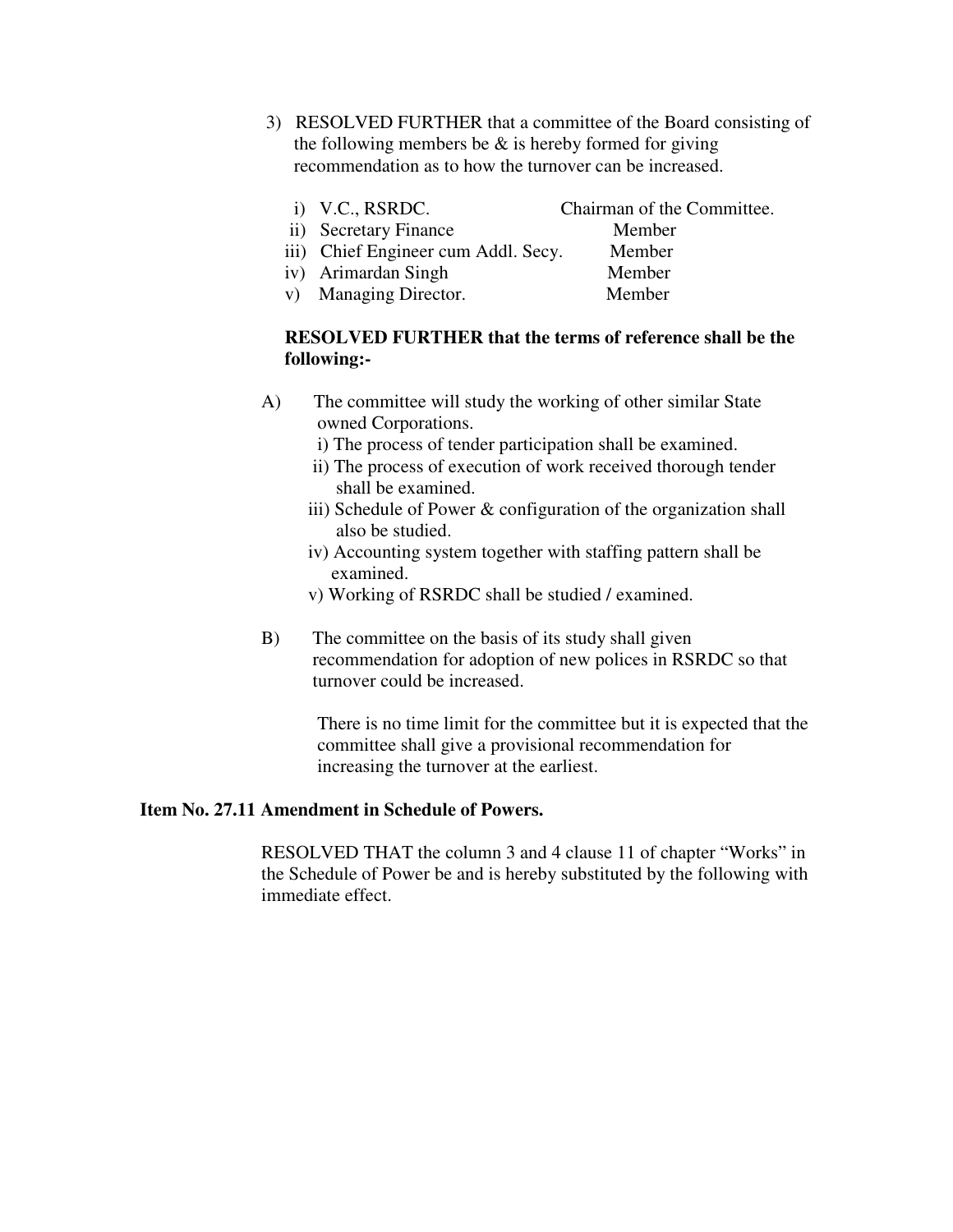| S. No.         | Name of Power       | PROPOSED PROVISION |                        |
|----------------|---------------------|--------------------|------------------------|
|                |                     | To whom            | <b>Extent of Power</b> |
|                |                     | Delegated          |                        |
|                | $\overline{2}$      | 3                  | $\overline{4}$         |
| 1 Part B works | To undertake        | EC                 | Full power to          |
|                | negotiations and    |                    | sanction negotiated    |
|                | sanction negotiated |                    | offer upto Rs. 1000    |
|                | offer.              |                    | lacs or more in        |
|                |                     |                    | specific case as may   |
|                |                     |                    | be directed by the     |
|                |                     |                    | Board.                 |
|                |                     | MD                 | Full power to          |
|                |                     |                    | sanction negotiated    |
|                |                     |                    | offer upto Rs. 500     |
|                |                     |                    | lacs.                  |
|                |                     | Committee of MD,   | Full power to          |
|                |                     | GM, CAO            | undertake              |
|                |                     |                    | negotiations.          |

# **Item No. 27.12 Transfer of Shares.**

RESLOVED THAT approval be and is hereby accorded for the transfer of shares as under:-

| S.No.         | Name of transferor     | Name of Transferee      | No. of |
|---------------|------------------------|-------------------------|--------|
|               |                        |                         | Share  |
|               | Shri N.K. Sharma       | Shri Manohar Lal Mathur |        |
| $\mathcal{D}$ | Mrs. Neelkamal Darbari | Shri Subhash Garg       |        |
| 3             | Mrs. Veenu Gupta       | Shri V.Srinivas         |        |
|               | Shri Yaduvedra Mathur  | Shri P.K. Saxena        |        |
|               | Shri D.C. Katara       | Shri H.L. Mina          |        |